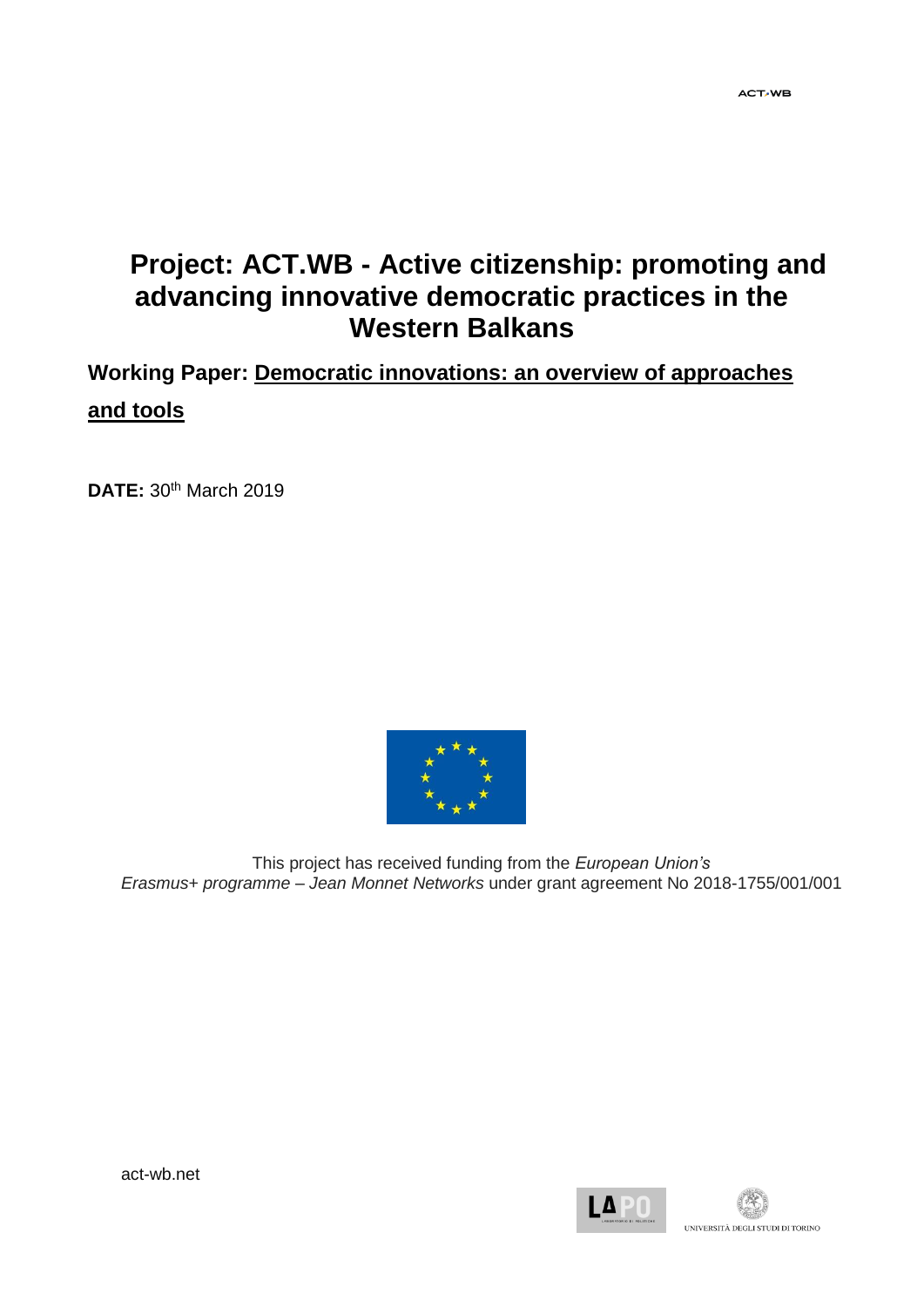**ACT.WB** is a 3-year project funded by the European Union's Erasmus+ programme - Jean Monnet Networks. It aims to generate and disseminate knowledge on innovative democratic practices in Western Balkans, through a process of networking, knowledge sharing and collaboration in practical issues between academic scholars, civil society actors and practitioners.

## **Project coordinator**

Irena Fiket (University of Belgrade)

#### **Authors of the working paper**

Stefania Ravazzi, Daniela Piccio, Laura Cataldi

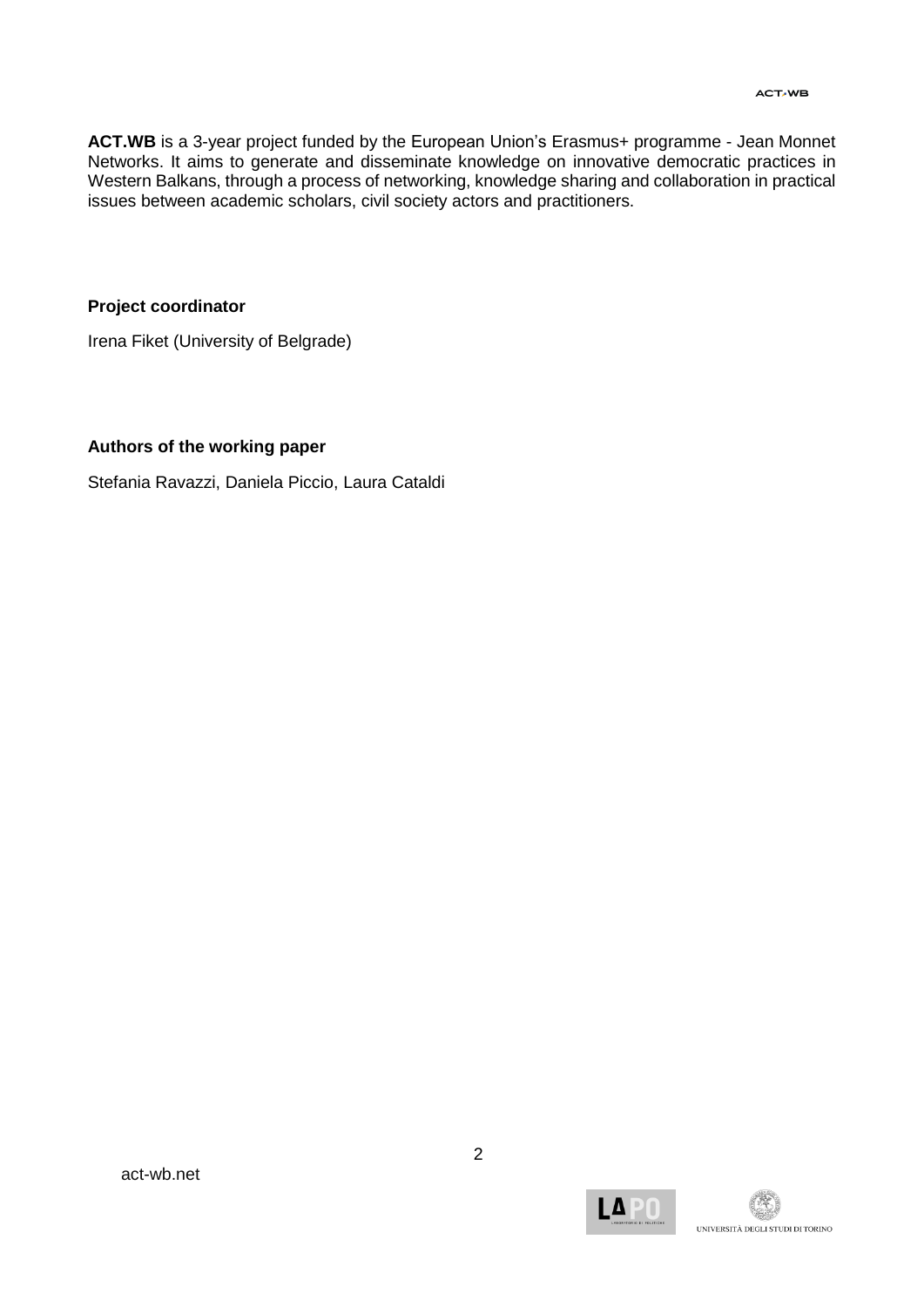#### **Aims of the working paper**

ACT.WB aims to generate and disseminate knowledge on innovative democratic practices in Western Balkans, through a process of networking, knowledge sharing and collaboration in practical issues between academic scholars, civil society actors and practitioners.

The second Working paper "Democratic innovations: an overview of approaches and tools" aims to develop a conceptual and methodological framework of democratic innovations, that could be useful for countries with few or no experience in the topic, by:

- **Exploring the international theoretical and empirical literature on the existent approaches** to citizen involvement in policy making;
- **Creating a toolbox for practitioners and scholars who want to experiment democratic** innovations in their contexts.

This Conceptual working paper contains the ACT.WB main methodological assumptions, setting the path for the realization of the two experimental democratic innovations, to be realized in Serbia at the beginning of the second year.

#### **1 Introduction**

Over the last decades, although a general retrenchment of the State in terms of direct intervention in the Market, public intervention to address collective problems has been enlarged, challenged by the emergence of new needs, demands and socio-economic risks. In front of new challenges and unsolved old problems, policy-making has also been gradually evolving towards more inclusive governance models. Expressions like 'horizontal governance', 'collaborative Public Administration' 'participatory governance' and 'democratic innovations' are now spreading in many countries (Fung and Wright 2001; Fischer 2006; Smith 2009). Local authorities, in particular, are effectively experimenting the involvement of extra-institutional actors to address public issues, by sharing their decisions and management power with citizens and stakeholders (Michels and De Graaf 2010).

These inclusive innovative democratic practices should, on the one hand, favour community building and conflict management, especially in contexts with low political confidence, low trust in public institutions and low political participation; on the other hand, they should improve the problemsolving capacity of the Public Administration, by improving the understanding of community assets, needs and requirements and by increasing the government departments' capacity of collaborating and communicating between them.

These inclusive innovative democratic processes can be designed and managed in different ways. Over the last decades, two approaches have emerged in the public participation field.

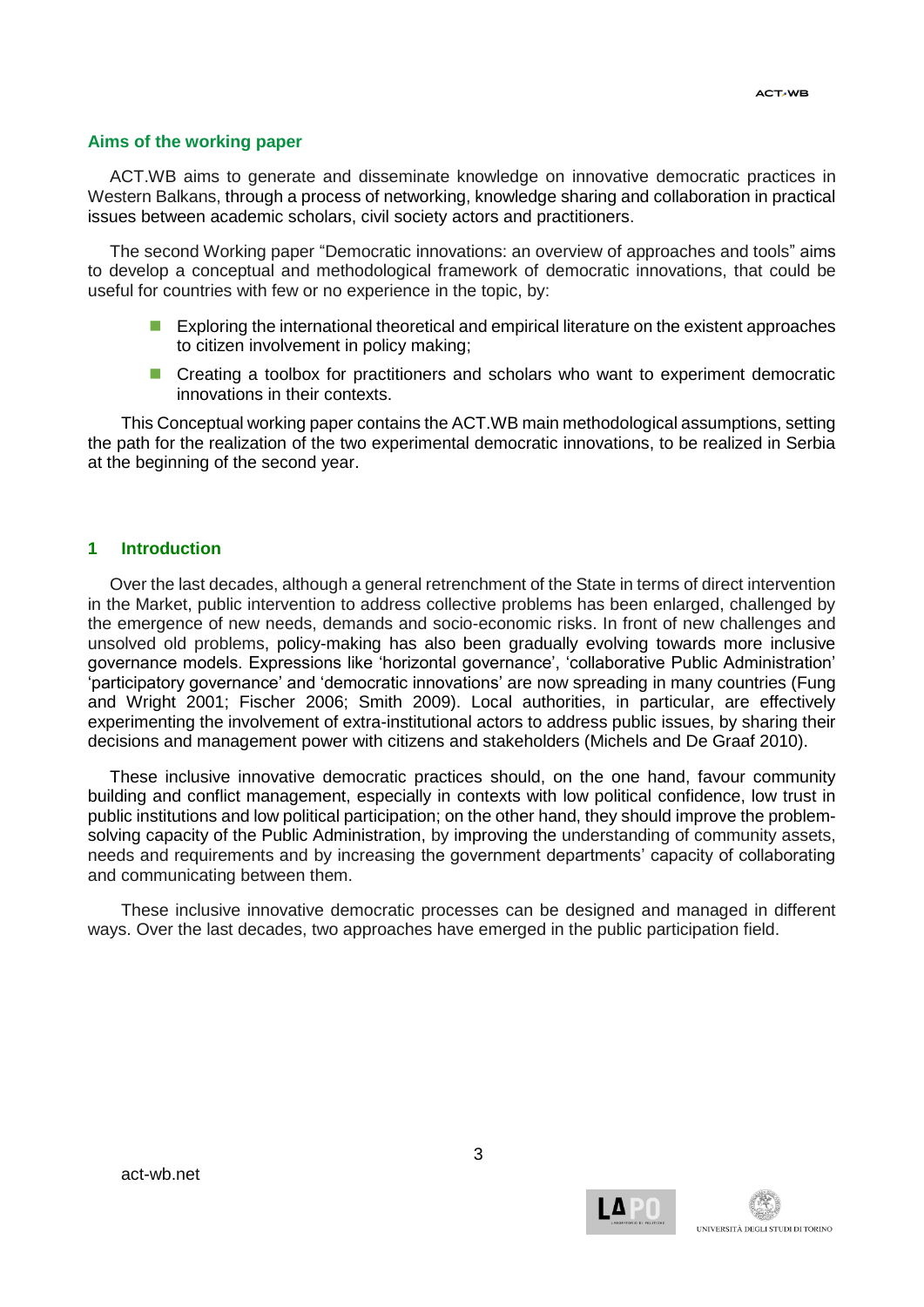# **2 Involving citizens and civil society actors in policy-making: an overview of the approaches**

Collaborative and inclusive policy-making has spread in many countries, through various kinds of involvement processes, which have the aim of integrating the viewpoints of politicians and bureaucrats with the ones of civil society actors, target groups and beneficiary groups or service users. Although these processes do not always follow ideal formats explicitly, a common typology distinguishes between *participatory processes* and *deliberative processes* (Ravazzi 2006).

# **2.1 Participatory processes and deliberative processes**

**Participatory processes** have the main aim of mobilizing and activating citizens in public affairs, in order to influence political decisions directly. Since the Seventies, some countries begun to experiment public audiences, town meetings, participatory planning and participatory budgeting. According to the participatory approach, the public sphere should be open to civil society voices by integrating the traditional democratic procedures with public assemblies of direct democracy, in which ordinary citizens and civil society actors can contribute to shape public decisions. From this perspective, public participation is good p*er se* and public engagement must be spontaneous and give space to confrontational forms of interaction among citizens, associations and political authorities. The legitimacy of participatory practices lie in the number of citizens that they manage to involve and in the strength of the voice that they manage to transmit to the political authorities (Smith 2009).

In summary, participatory approaches to collaborative policy-making is based on the following main principles:

- $\blacksquare$  the search for high mobilization as a good per se, in order to strengthen civic virtues and grassroots democracy,
- **the importance of direct confrontation between political representatives and citizens, in** order to increase popular control on politicians,
- **the need for direct democracy (vote and referendum), in order to clearly show** majoritarian opinions on public decisions.

Participatory budget is the most common participatory device, through which population is invited to participate in order to contribute to the allocation of the budget voices. Born in Brazil in late Eighties, participatory budget found wide application in Europe starting from the following decade (Fig. 1). This type of practice appears to be among the most adopted not only in the new world<sup>1</sup>, but also in the old continent, as confirmed by the literature on the subject (Sintomer and Allegretti 2009, Allegretti 2010, Dias 2014).

-



<sup>1</sup> The website of the Participatory Budgeting Project, a nonprofit association, collects a series of case studies of participatory budgeting mainly on the new continent, in particular Canada and the USA, but also in the rest of the world.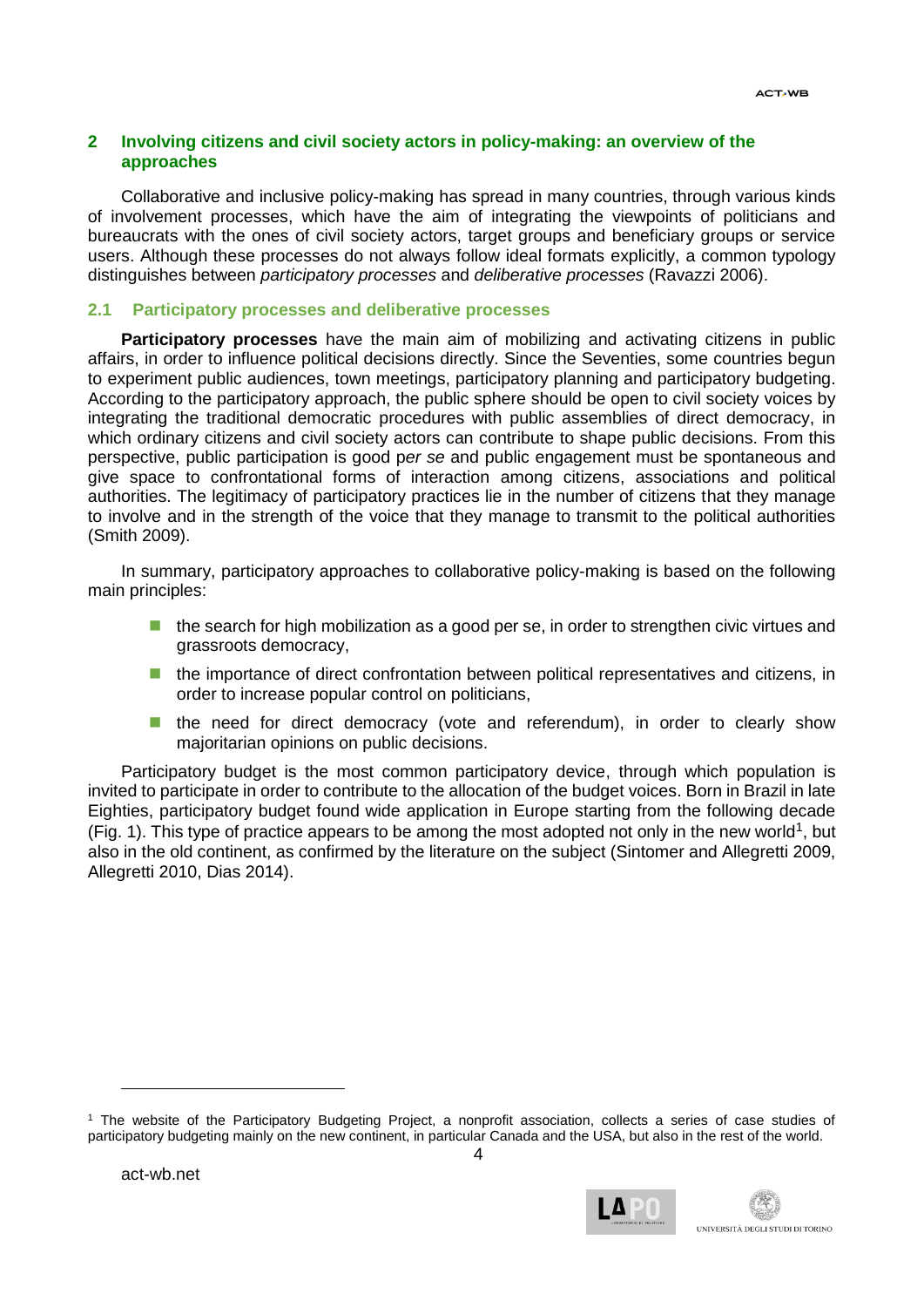



*Source*: Sintomer *et al.* (2012, 4).

**Deliberative processes** have a partially different aim: creating public spaces of discussion between different viewpoints, reasons, ideas and interests, in order to take decisions in a constructive and consensual way. From this perspective, democratic innovations should not be introduced to involve active citizens, but to create the conditions that allow citizens to listen to other viewpoints, to discuss on arguments and reasons, to question preconceived opinions and to formulate decisions that satisfy different needs and interests. For this reason, deliberative processes pay more attention to the balance between different voices, than to the detection of a majoritarian voice in civil society; to the quality of the dialogues, than to the quantity of participants; to the search for a consensual agreement, than to the empowerment of the most representative opinions (Bobbio 2010; Mansbridge *et al.* 2010; Cuppen 2012; Steiner 2012).

In summary, deliberative processes are based on the following principles:

- the importance of dialogue between different voices regardless of their strength in terms of mobilization potential or social support, in order to take into consideration all the viewpoints and interests on a particular issue,
- **the search for balanced information and rational argumentation, in order to favour the** construction of reasoned decisions and opinions,
- **the search for constructive interactions between citizens, experts and stakeholders, in** order to favour the emergence of consensual decisions.

As a consequence, deliberative processes give only small room to spontaneous forms of participation and they tend to be somewhat 'artificial': they are highly structured, involving citizens,



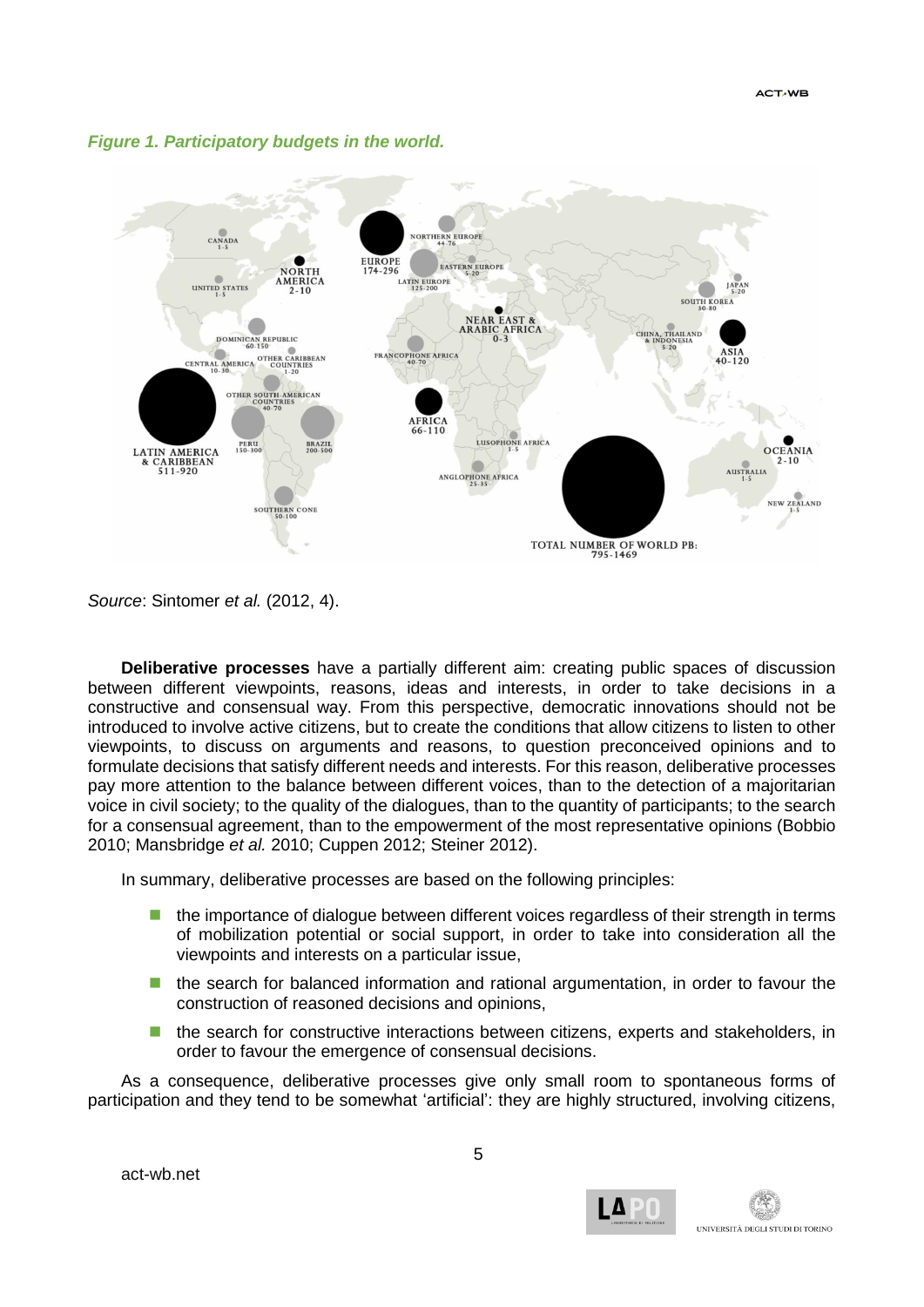experts and stakeholders in strictly regulated arenas, and they are usually designed and conducted with the support and consultancy of professional facilitators (Fung 2003; Dryzek 2010; Moore 2012).

From the Nineties onwards, several deliberative processes have been experimented all over the world, like Deliberative polls, Citizen juries, Consensus conferences, Planungszelle, and 21st Century Town Meetings.

Thanks to the activity of the Center for Deliberative Democracy, housed in the Department of Communication at Stanford University, deliberative polls are among the most applied deliberative processes. Deliberative polls recruit randomly representative samples of the population and these samples are first polled on the targeted issues. Participants are then invited to gather at a single place for a weekend in order to discuss the issues. Carefully balanced briefing materials are sent to the participants and are also made publicly available. The participants engage in dialogue with competing experts and political leaders based on questions they develop in small group discussions (6-12 people) with trained facilitators. After the deliberations, the samples are again asked the original questions. The resulting changes in opinion represent the conclusions the public would reach, if people had opportunity to become more informed and more engaged by the issues. To date, deliberative polling experiments on different issues have been conducted over seventy times in 24 countries, but only 49 deliberative polls made worldwide have been cataloged on the website, of which 13 in Europe (Fig. 2). In 2007 EU was the scene of the first attempt to apply the model on an international scale, with the project "Tomorrow's Europe, the first EU-wide Deliberative Poll". This project involved for the first time a random sample of 362 citizens from all 27 EU countries that spent a weekend deliberating about key social, economic, and foreign policy issues affecting the future of the EU and its member states.



#### *Figure 2. Cataloged deliberative polls by countries and issues.*

*Source*: [http://cdd.stanford.edu](http://cdd.stanford.edu/)



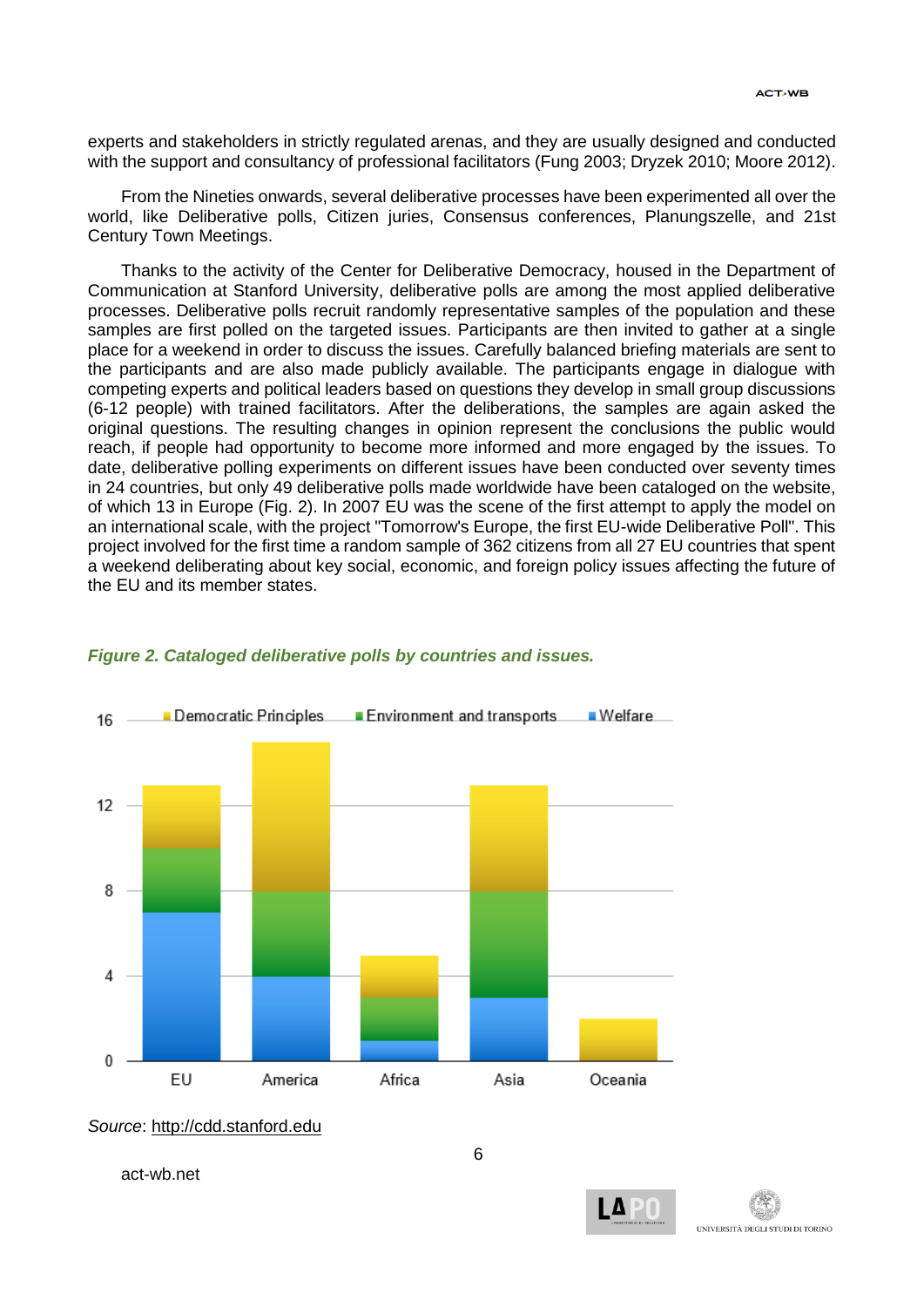Citizens' juries, consensus conferences and Planungszelle are processes aimed at including in the decision-making arena a few dozen citizens, selected from a random or stratified sample of the population, who are gathered for a very short period (usually in the order of 2-5 days) to discuss and decide on a highly controversial issue (Font 1998). Some processes take place within a few days, others last several months, reaching a maximum duration of one or two years. Citizens' juries are common practices mainly in the United States, Australia, Denmark, the Netherlands and Spain (Crosby 1996, Smith and Wales 1999). Planungszelle (planning cells) were first tested in Germany (Garbe 1986, Dienel 1997) and have a quite similar format to citizens' juries. Consensus conferences are a Danish innovation, but have also arrived in Great Britain and the Netherlands (Hörning 1999, Boy, Kamel and Roqueplo 2000) and are mainly focused on new and controversial scientific issues.

The selected citizens, who receive cash compensation for the entire duration of the inclusive process, have the opportunity to speak with experts and stakeholders on the subject, who, in addition to concisely presenting and arguing their views on the issue under discussion, are required to discuss with the participants and answer their questions. The whole decision-making process is assisted and regulated by professional facilitators, whose function is to ensure that the public dialogue is conducted impartially and according to pre-established rules, to allow all actors to interact with each other on an equal footing.

At the end of the sessions, participants have to draw up a detailed report and make a final decision on the controversial issue. The primary objective of the participants is to arrive at a shared decision, so the decision-making procedure generally does not include majority voting. The final report is then forwarded to the competent political authority with the aim of influencing its decisions.

The XXI Century Town meetings are very similar to the deliberative polls, but with the addition of a relevant technological component. The discussion tables are equipped with computers, on which the table verbalizers report the ideas, the controversial issues and the common proposals of the participants. The computers of the tables are connected to a central workstation, where a team of people (the so-called 'theme team') works to integrate the comments coming from the various tables, merging the similar ones and highlighting the divergences. Experts and stakeholders present their points of view to the whole audience, but during the discussion sessions they are available to the individual groups for clarification and discussion. These sessions are followed by moments of collective synthesis, in which the theme team reports the main ideas that emerged from the tables, the controversies on the issue to debate, the opinions and the main arguments on a big screen.

The final survey is also carried out with the application of technology, by means of a tele-vote between options that the themes team has elaborated on the basis of the comments coming from the tables. The results of the tele-vote are shared with the participants in real time (Americaspeaks 2002).

After a careful review of the theoretical and empirical literature, the main differences between participatory and deliberative processes have been summarized in tab. 1.

|                       | deliberative model |               | participatory model |  |
|-----------------------|--------------------|---------------|---------------------|--|
| <b>Design element</b> | aim                | <b>Design</b> | aim                 |  |
|                       |                    | element       |                     |  |

# *Table 1 Collaborative policy-making: deliberative vs. participatory approach*

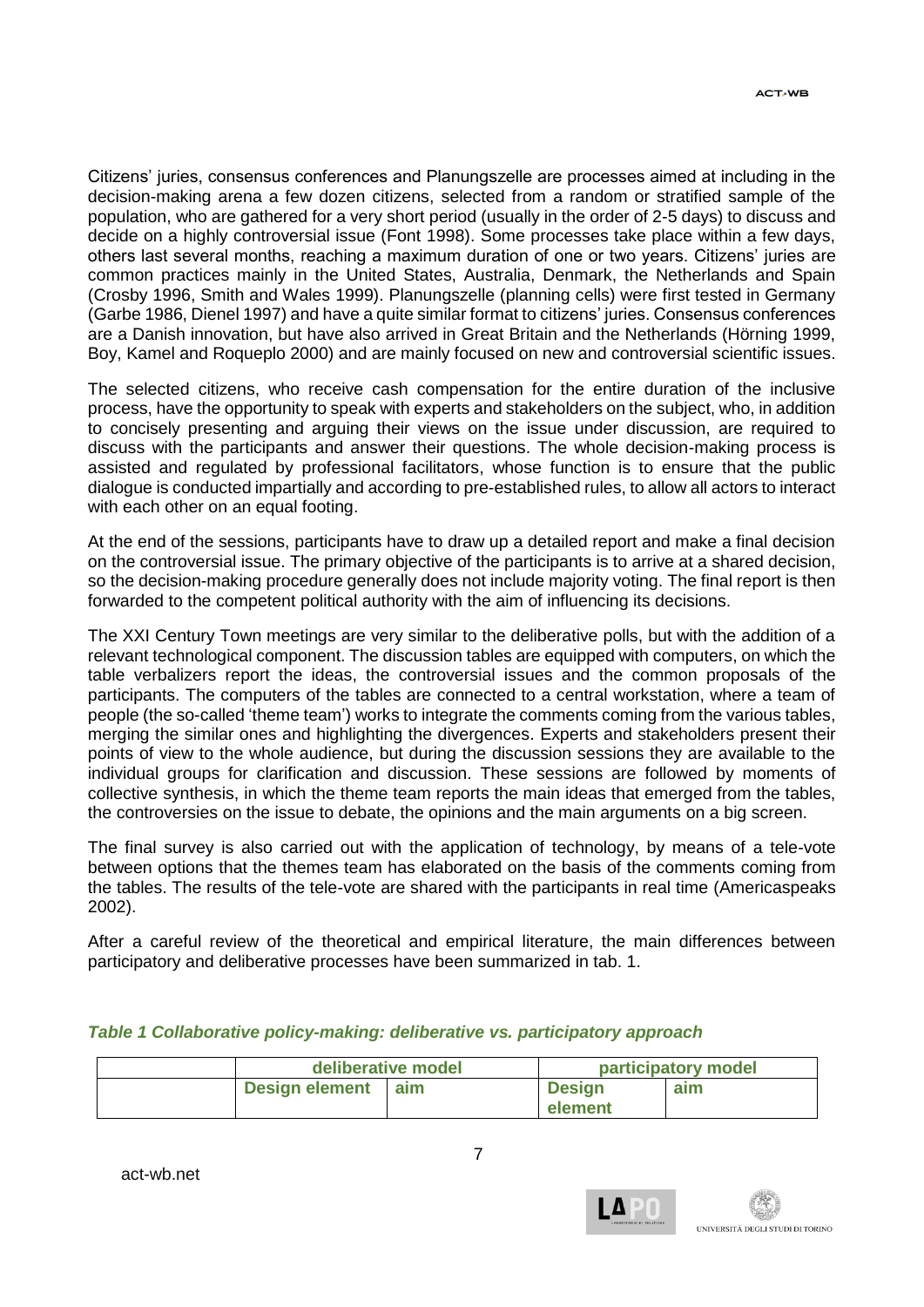| arena<br>construction            | targeted<br>recruitment of<br>participants                                         | equal room for<br>different voices<br>and interests | open door                                                       | maximum<br>mobilization and<br>participation                      |
|----------------------------------|------------------------------------------------------------------------------------|-----------------------------------------------------|-----------------------------------------------------------------|-------------------------------------------------------------------|
| dialogue<br>conduction           | independent<br>facilitation / use<br>of techniques for<br>constructive<br>dialogue | stimulus to<br>reasoned and<br>equal discussion     | spontaneous<br>interaction<br>and low<br>structuration          | emergence of<br>diffused need<br>and opinions                     |
| <b>Information</b><br>processing | involvement of<br>technicians and<br>experts                                       | development of<br>informed and<br>wiser decisions   | direct<br>interaction<br>between<br>politicians and<br>citizens | stronger popular<br>control on<br>politicians                     |
| decision rule                    | unanimity rule                                                                     | reach of<br>consensual<br>decisions                 | preference<br>aggregation /<br>vote                             | identification of<br>the majoritarian<br>view in civil<br>society |

Some collaborative processes meld participatory approach with deliberative approach, for example mixing or alternating more open and spontaneous forms of citizen involvement with smaller, more structured and more dialogue-based arenas that gather ordinary citizens, stakeholders and experts (Ravazzi and Pomatto 2014).

Moreover, some countries and regions **have recently adopted laws that promote citizen involvement in decision-making**. **Peru** and the **Dominican Republic** have distinguished themselves because of their adoption of national policies to promote participatory processes at a local level (McNulty 2012). Some **European countries** have also adopted participatory laws: **Poland** introduced a law that requires local governments to implement participatory processes and some **Spanish** and **Italian** regional governments (Andalusia, Catalonia, Apulia and Emilia-Romagna) introduced regional laws to promote the organization of citizen participation processes at an urban and regional level (Alarcòn and Font 2014; Font, Della Porta and Syntomer 2014). Other countries and regions have introduced laws that recall the deliberative ideal more or less explicitly. **France** institutionalized the use of the '*Débat public*' in policy-making processes concerning large infrastructures (Revel *et al.* 2007) with the 1995 Barnier Law and afterwards with the 2002 Law on Democratic proximity, which introduced clear deliberative commitments in the participatory device (Steiner 2012). Tuscany formally initiated a policy to systematically promote deliberative processes in 2007, with the 69/07 Law, afterwards replaced by the 259/13 Law (Lewanski 2013). A similar Law has recently been introduced also in Italy in 2018.

As the chart in Figure 3 shows, even out of regulatory frameworks, in some countries the percentage of local administrators and politicians who has witnessed participatory processes on their territory in the last five years is more than 88 percent.

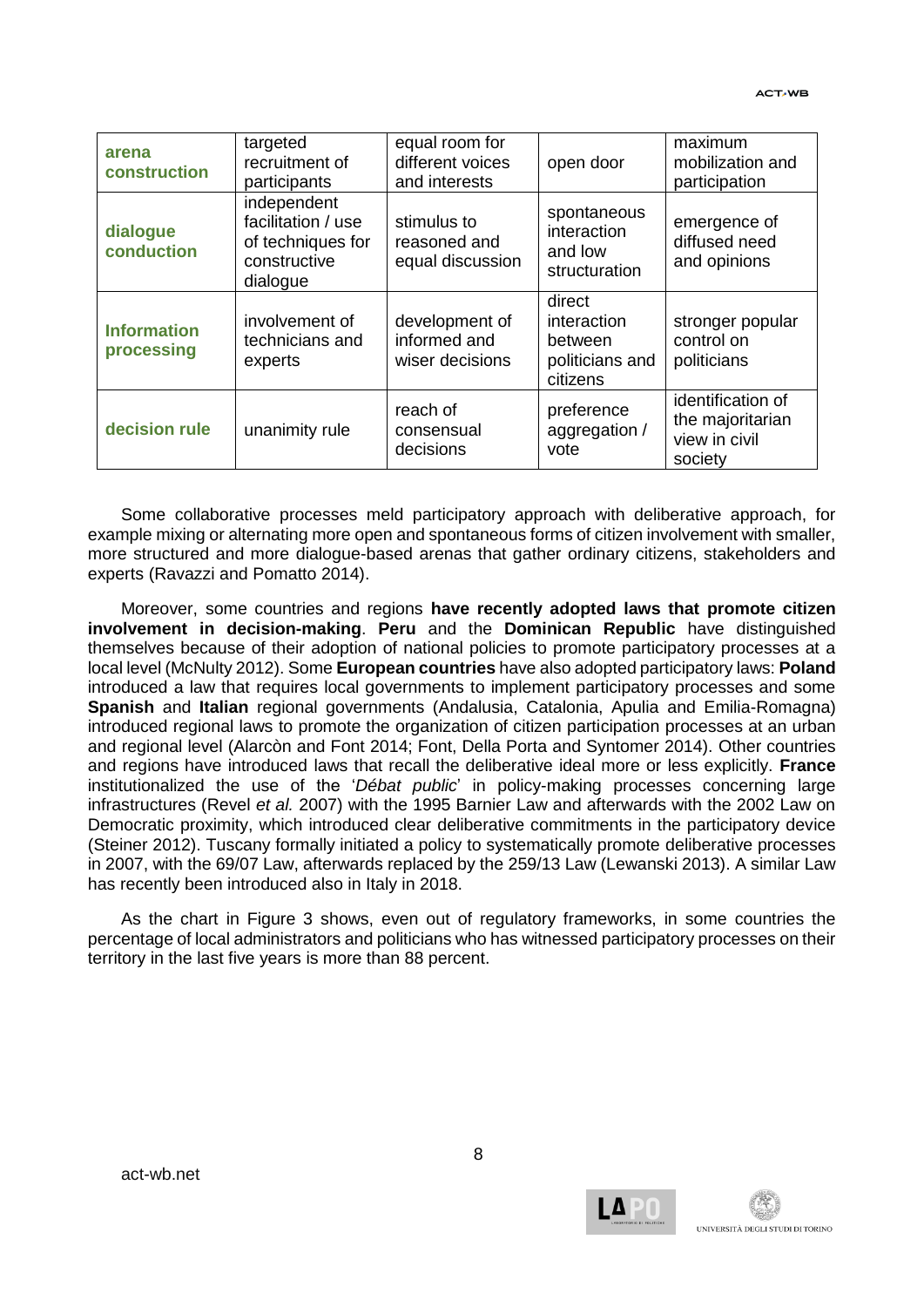*Figure 3. Percentage of respondents (politicians and administrators) who took part in participatory projects.*



*Source*: Interreg Alpine Space, 2016. Countries considered: Austria, Switzerland, Italy, Slovenia, Liechtenstein, France and Germany.

The landscape of collaborative processes in policy making is mostly unknown, since there does not exist any official repository of participatory and deliberative processes. At the moment, the most extensive open-access archive of collaborative processes is the Participedia project. Participedia is an online platform, founded by Archon Fung (Kennedy School of Government, Harvard University) and Mark E. Warren (Department of Political Science, University of British Columbia), that provides scholars and practitioners with a series of information on participatory processes, collecting cases from all over the world. While not covering the entire landscape of practices (as cases are collected on a voluntary basis), the database highlights how the participatory practices have been widespreading over the last decades [\(www.participedia.net\)](http://www.participedia.net/).

#### **3. Some preconditions for a good start**

The context in which processes are introduced is important to understand the challenges and opportunities they face and in forecasting its easier or harder management. According to the empirical literature, some contextual aspects seem particularly relevant.

First of all, the emergence or the presence of **local and territorial conflicts** can obstacle the management of an inclusive democratic process by undermining its perceived legitimacy and its capacity to address the issue in a constructive way. According to Petrella (2012), the emergence of conflicts in some cases of sustainable energy policies could be prevented in the cases in which the local authority had integrated the policy into a broader long-term strategic development plan.

Another aspect that should be taken into consideration is the presence of a **legal framework that binds the local authority** and constrains it to adopt specific approaches or to respect specific rules. A higher-level legal framework can also help the process be perceived as more neutral and less linked to a particular political ideology.

Moreover, the **experience of previous participatory or deliberative processes** may also help reduce skepticism and fear. In other words, the new process can be perceived (and also criticized) as a normal way of making policies, instead of a strange and questionable tool.

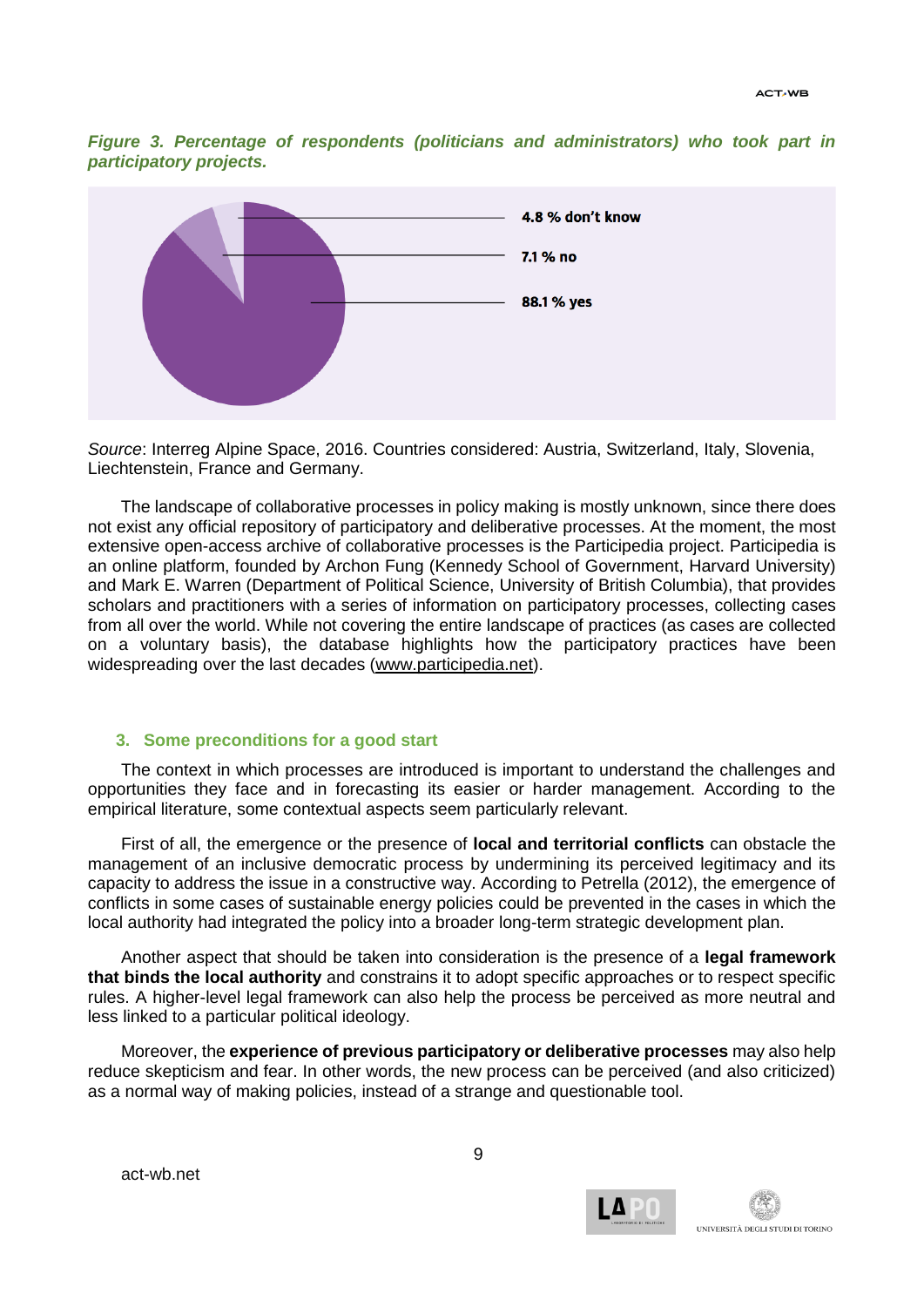Finally, some studies on participatory budgeting have shown that the **presence of a local civil society that is willing to actively participate in public decisions** favoured the management of the process (Abers 2000, Baiocchi 2003, 2005). According to Nylen (2003), in some way, the activism of groups and citizen committees acts as a factor that makes the process stronger while facing political pressures and attempts of weakening it (Nylen 2003).

In general, net of contextual conditions, democratic innovations can also benefit from **two main preconditions**: a strong and public commitment of the promoter of the process and an early timing of the process.

In their study on 54 participatory processes on environmental issues in the Great Lakes region (Canada), Beierle and Konisky (2000) pointed out that the most appreciated and well-working processes were the ones in which the institutional authorities showed a **strong commitment** towards the process. Political commitment was also an important precondition in the case of the deliberative process on the new Charter for the city of Chelsea, in Massachusetts (Podziba 2006), in some Spanish citizen juries (Font and Blanco 2007) and in some participatory budgeting in Brazil (Abers 2000; Baiocchi 2003).

**The timing of the process**, that is, its start at an early policy stage in which alternative options are still available, is the second important precondition for any participatory and deliberative process. In the case of a collaborative process concerning public works in Oxford (UK), the participatory process failed from the beginning, because the institutional authority consulted citizens when the project had already been defined in most of its aspects and significant alternatives were not really possible, making the stakes *de facto* non-existent (Brownill 2009). Holzinger (2000), analyzing the reasons for the premature failure of a participatory process concerning the policy of waste management in Neuss (Germany), stressed that the failure in part depended on the lack of a clear degree of freedom of the participatory process in the official policy-making cycle. Gauthier and Simard (2007) have emphasized this factor and highlighted that the major weakness of the citizens' involvement in decision-making promoted by the Bureau d'Audiences Publiques sur l'Environment in Quebec was the late timing of the processes, which severely limited citizen contribution to the projects under discussion. In all these cases, the late introduction of a participatory or deliberative process plumped diffused distrust and skepticism about the real possibility to influence the policy at stake and about the sincere intentions of the promoters. In many cases in which late participation generates distrust, conflicts and mobilizations usually emerge with particular strength, both against the policy and against the process itself.

# **4. Three challenges for democratic innovations, no 'best practices' to copy**

Democratic innovations, opting for an approach or another or mixing the two approaches, can assume different shapes. This section describes some main process feature and tools, which are used in these processes, and the supposed mechanism that trigger when applied. The tools listed in table 2 have been identified through an extensive review of the empirical literature on participatory and deliberative processes and of the international database of participatory processes Participedia.

Some processes start with the constitution of a **steering committee**, which should gather together every public institution and stakeholder which can have a say in the issue at stake, besides the organizers that are tasked with coordinating and conducting the process. The role of the steering committee is to supervise the design and management of the entire process, in order to give an impartial guarantee because of the balanced composition of the committee. In other processes, this tool is not used.



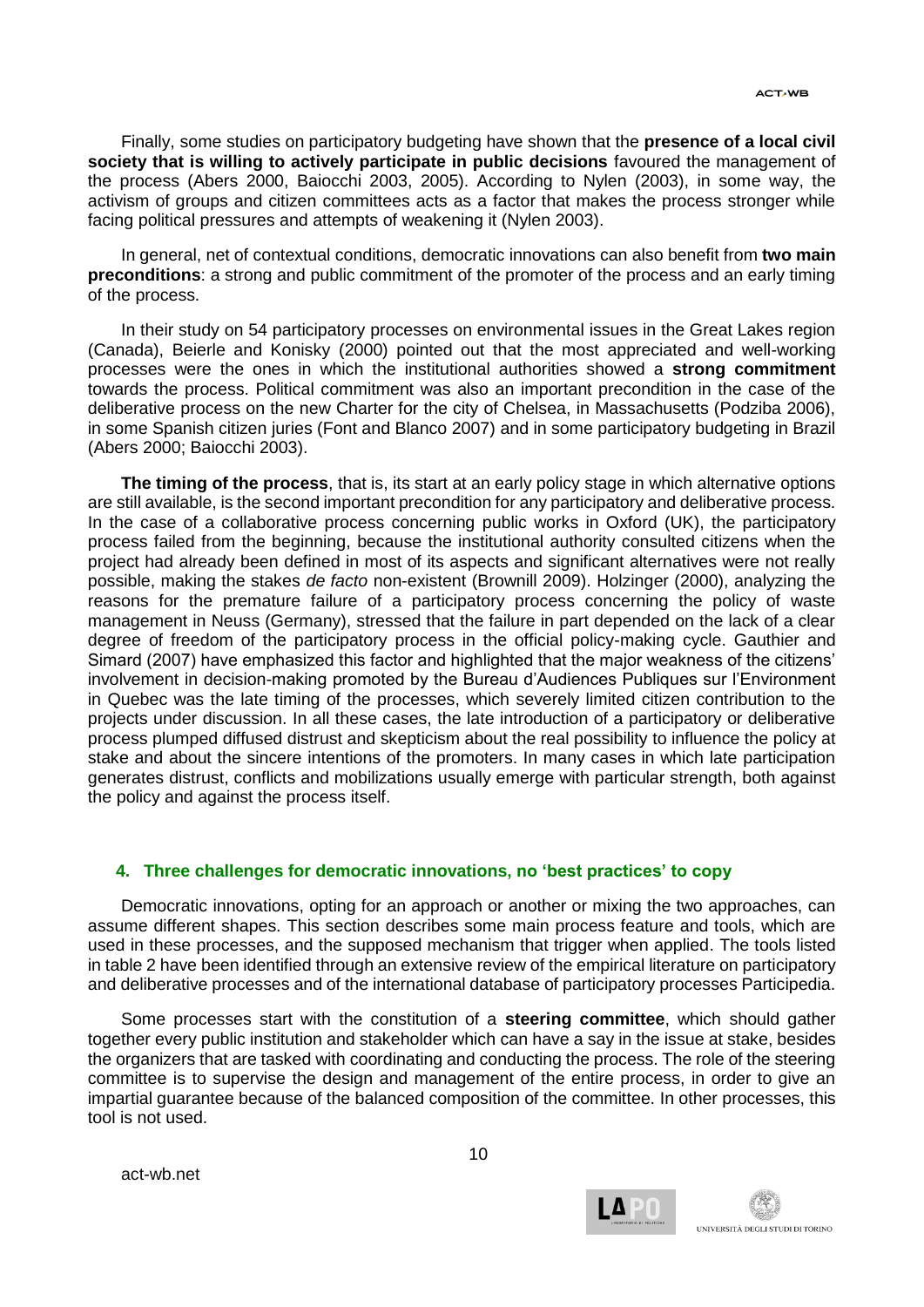Political authorities can decide to make an official **public promise** that the outputs of the process will be taken into consideration. In some cases, public promise concerns also clear and quantifiable amounts of financial resources devoted to the process and to the policy at stake, like in most participatory budgets.

Democratic innovations can also be accompanied by **communication campaigns**, because catching the attention of citizens is one of the hardest things in public participation. However, communication campaigns are used not only to excite curiosity and induce citizens and civil society actors to participate, but also to explain the design of the process and convince people of its balance and impartiality. Moreover, some processes also end with a communication campaign in order to make the outcomes more visible.

**Political and technical task forces** are sometimes created with the task of favouring information exchanges between the process, political representatives and civil servants. Information processing, especially for ordinary citizens, can be a hard work and subject to several cognitive shortcomings. A strict and frequent interaction with political and technical information can help increase rationality and reasonability of information processing processes and of decisional processes.

The process can also end with a **referendum**, that allows to participate also other citizens, who couldn't take part physically to the face-to-face process.

Finally, some participatory processes introduce the election or nomination of **'delegates' or 'ambassadors'**, which do not usually have the aim of affecting substantive decisions, but of favouring connections with the general public and/or checking the effective implementation of the outcomes of the process.

#### *Table 2. Main process tools, functions and mechanisms in democratic innovations*

| Process tools that can be used or not                                                  | <b>Function or role</b>                                                             | <b>Mechanisms</b>                                                                                                    |
|----------------------------------------------------------------------------------------|-------------------------------------------------------------------------------------|----------------------------------------------------------------------------------------------------------------------|
| Steering committee composed of public<br>institutions representatives and stakeholders | to supervise the process                                                            | Actors' certification <sup>2</sup><br>Repeated interactions <sup>3</sup><br>Anticipation of preferences <sup>4</sup> |
| <b>Official public promise</b> of the political<br>authority                           | To guarantee that the outputs of<br>the process will be taken into<br>consideration | Pre-commitment <sup>5</sup>                                                                                          |

<sup>&</sup>lt;sup>2</sup> When certification takes place, implementers adopt cooperative behaviour because the actor mandating implementation receives endorsement by another actor (McAdam et al., 2001: 121; Busetti and Dente 2016: 9)

-



<sup>3</sup> Repeated interactions can favour trust, mutual learning and commitment among partners because implementers learn to value relations, and the costs of defecting become prohibitive (Busetti and Dente 2016: 13).

<sup>4</sup> Under the mechanism of anticipated reactions (Scharpf 1997) if I think the other has any reasons to oppose my actions, I adjust my behavior so as to minimise the bones of contention (for example, by concentrating them in the few essential issues on my agenda). By anticipating preferences, the scope for potential conflict can be limited, making room for consideration of the others ' objectives within one ' s own.

<sup>&</sup>lt;sup>5</sup> Precommitment is used in deterrence theory to identify a strategy that improves the credibility of a threat, either by imposing significant penalties on the threatening party for not following through, or, by making it impossible to not respond (Schelling, 1966). Elster (1989) identifies precommitment as generic response to the weakness of will. According to Ariely and Wertenbroch (2002), precommitment occurs when people try to control their procrastination tendency by setting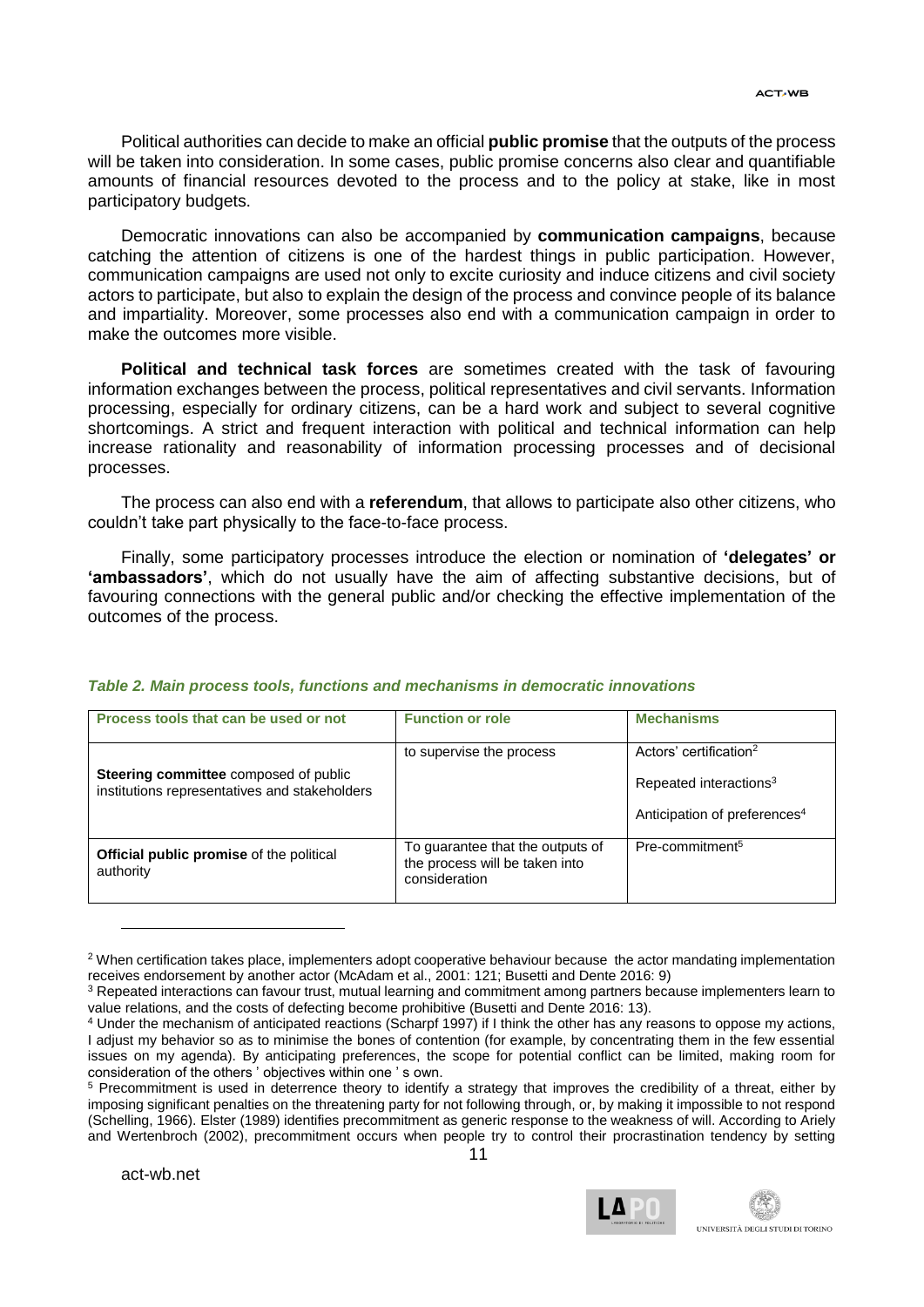| Process tools that can be used or not                        | <b>Function or role</b>                                                                            | <b>Mechanisms</b>                                                             |
|--------------------------------------------------------------|----------------------------------------------------------------------------------------------------|-------------------------------------------------------------------------------|
|                                                              |                                                                                                    | Moral obligation to keep one's<br>promises <sup>6</sup>                       |
| <b>Communication campaign</b> by the promoters               | to inform citizens and increase<br>visibility of the process and its<br>outcomes                   | Bandwagon effect <sup>7</sup>                                                 |
| <b>Political task force composed of elected</b><br>officials | to create an interface between the<br>process and the political groups                             | Counter-selective perception <sup>8</sup>                                     |
| Technical task force composed of civil<br>servants           | to provide information on the issue<br>at stake and on the feasibility of<br>alternative solutions | Actors' certification<br>Repeated interactions<br>Anticipation of preferences |
| Final referendum or vote                                     | To favour involvement also to<br>citizens who cannot participate<br>physically                     | Attribution of threat or<br>opportunity <sup>9</sup>                          |
| 'Delegates' or 'ambassadors'                                 | to increase connections between<br>the process and the public opinion                              | Certification of the actors<br>Anticipation of conflicts                      |

A European Union project, the ENLARGE project [\(www.enlarge-project.eu\)](http://www.enlarge-project.eu/), has worked on the effects of the adoption of different tools in democratic innovations in the field of sustainable energy. The project was focused in particular on the impacts on three main dimensions, which can be considered challenges to overcome in order to integrate the democratic innovations into the broader and tortuous policy-making processes.

The first challenge to overcome is *social legitimacy*, namely the capacity of the process to be perceived by public opinion as a legitimate tool to take public decisions and improve policy

-



deadlines for themselves. In the political context, promises can add an immediate reward from the audience but they also add social stigma to negative behavior, thus making more costly the failure to comply of those promises.

<sup>&</sup>lt;sup>6</sup> The moral obligation to promise keeping is a main point of the social contract theory, and aims to establish and maintain one's good name and honour. It was typical of medieval societies (Rubin, 2007).

<sup>7</sup> Bandwagons have a positive feedback loop in which information generated by more adoptions creates a stronger bandwagon pressure, and a stronger bandwagon pressure prompts more adoptions. Not all members of a collectivity necessarily give in to a bandwagon pressure. Threshold models assume that members of a collectivity have varying predispositions against adopting an innovation. Therefore, a member with a high threshold adopts only in response to a strong bandwagon pressure, whereas it only takes a weak bandwagon pressure to cause a member with a low threshold to adopt, and it takes no bandwagon pressure for a member with a zero threshold to adopt (Granovetter, 1978; Rosenkopf and Abrahamson 1999).

<sup>&</sup>lt;sup>8</sup> Selective perception stems from the observation that human judgment and decision-making are distorted by an array of cognitive, perceptual and motivational biases. The organization theory asserts that each executive will perceive those aspects of the situation that relate specifically to the activities and goals of his department. (Dearborn and Simon, 1958). The creation of political task forces tend to overcome the natural selective perception of the various political actors in charge of different political areas, trying to mainstream a specific goal into a common goal.

<sup>9</sup> Barzelay (2007, 534) notes the importance of the mechanisms of attribution of threat and opportunity to the study of policy change, linking attribution of opportunity to "Kingdon's idea that policy entrepreneurs respond with intense effort to situations when they perceive that the window of opportunity may open." As he suggests, attribution of opportunity is highly mobilizing. The same can be said of threat. In this case, actors mobilize to engage in contentious framing of particular programs as transformational (or not) as they begin to perceive the opportunity to push programs or the need to protect them against threats (Came and Campbell 2010).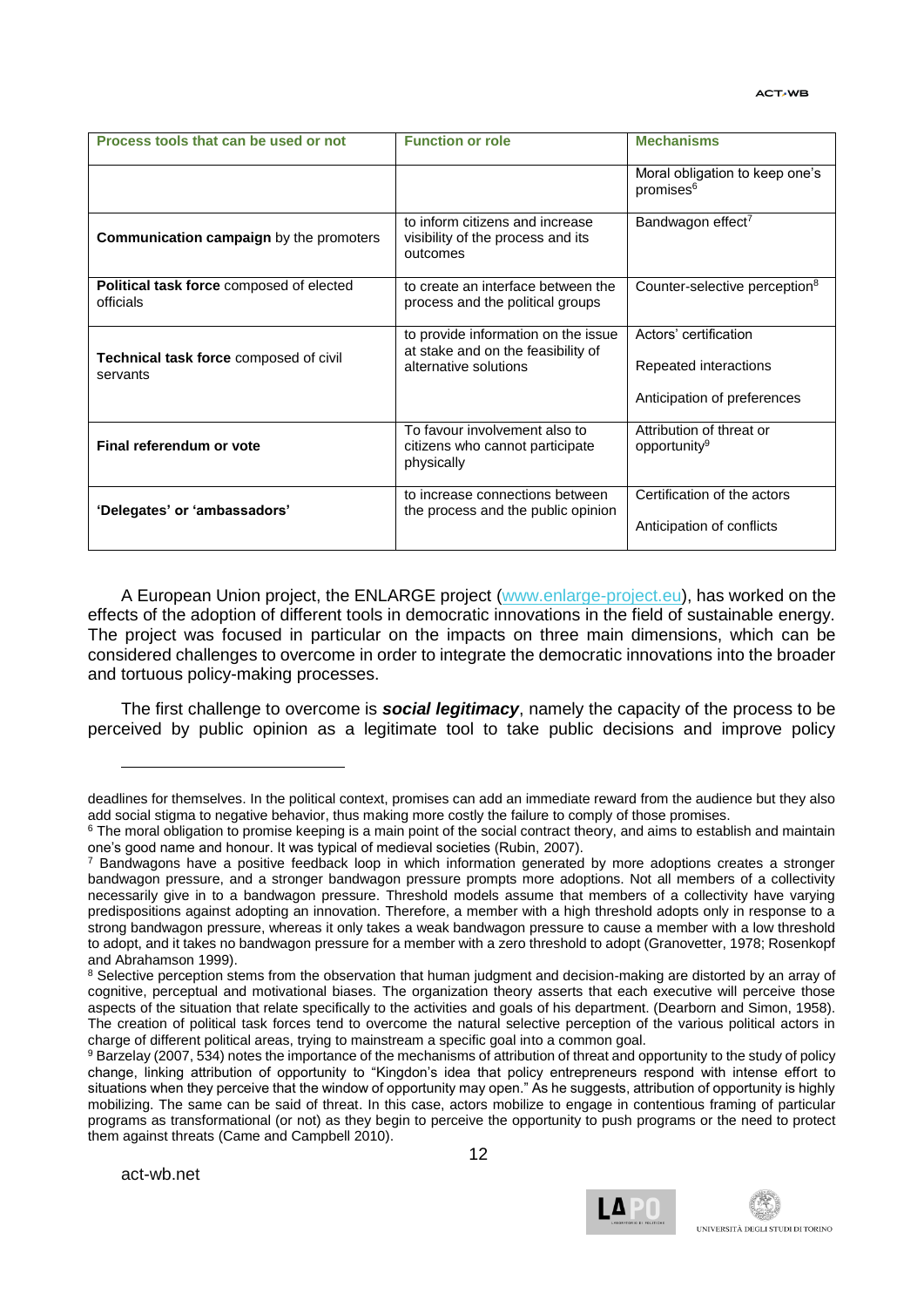implementation (Parkinson 2006). Democratic innovations are in fact short parentheses within the traditional policy-making and people's attention on them and their rationale is hard to catch. Moreover, they can be perceived by civil society organizations and ordinary citizens as political manipulations or simply tools to increase political consensus on already taken decisions (Young 2000). Without a more general and diffused support, these processes risk to generate more problems than benefits in policy-making, therefore the matter of social legitimacy cannot be neglected. The **gender issue** is certainly linked to social legitimacy, since the general recognition of these processes as fair and useful tools of policy making passes also through gender equality, which is still an ideal in political participation. Eurobarometer data (2013) reveal that females are less willing than males to express their political views in public meetings, in front of their representatives and also in social networks. According to various academic studies, gender inequality also affects democratic innovations (Karpowitz *et al.* 2012; Allegretti and Falanga 2016).

The second challenge is *institutional sustainability*, that is the capacity of the process to be integrated in the traditional democratic processes without generating conflicts and resistance by the political authority and civil servants. From a policy analysis perspective, the introduction of these processes can in fact be perceived as a challenge to the traditional political representation, in particular to the legitimacy of the elected officials and in general to the role of politicians (Posner 2004; Smith 2009). If a participatory or deliberative process raises conflicts and resistance in the political and bureaucratic environments, it is hardly integrated into the traditional policy-making and its conduction risks becoming extremely arduous.

The third challenge is *political effectiveness*, namely the capacity of the inclusive process to influence public policies, determining some kind of *change* in the design or implementation of the policy at stake. The matter of political effectiveness is relevant, if these processes "*are to be considered something more than just a human laboratory*" (Font and Blanco 2007, 580). Democratic innovations in policy making are in fact usually consultative, because public authorities do not have any formal obligation to respect their outputs. Therefore, their impact cannot be taken for granted and a systematic analysis of which factors favour their political effectiveness is necessary (Ravazzi and Pomatto 2014).

The project has produced a final deliverable: a **gamebook for public administrators and civil society actors**, that has been constructed in order to help potential promoters and organizers understand how to design a democratic innovation and with which implications (directly readable in the online version at [https://03.stratae.com](https://03.stratae.com/) or from the project website). This gamebook allows the reader to make his/her own design choices in an imaginary democratic innovation within an imaginary but quite realistic local context. The book, by highlighting different rationales, constraints and unexpected events, shows how the design choices in democratic innovations often imply compromises, if the three aforementioned challenges are considered, because most design choices have positive impact on one or two dimensions, but none of them manages to maximize at the same time all three dimensions. In other words, there is almost always a sort of trade-off between them.

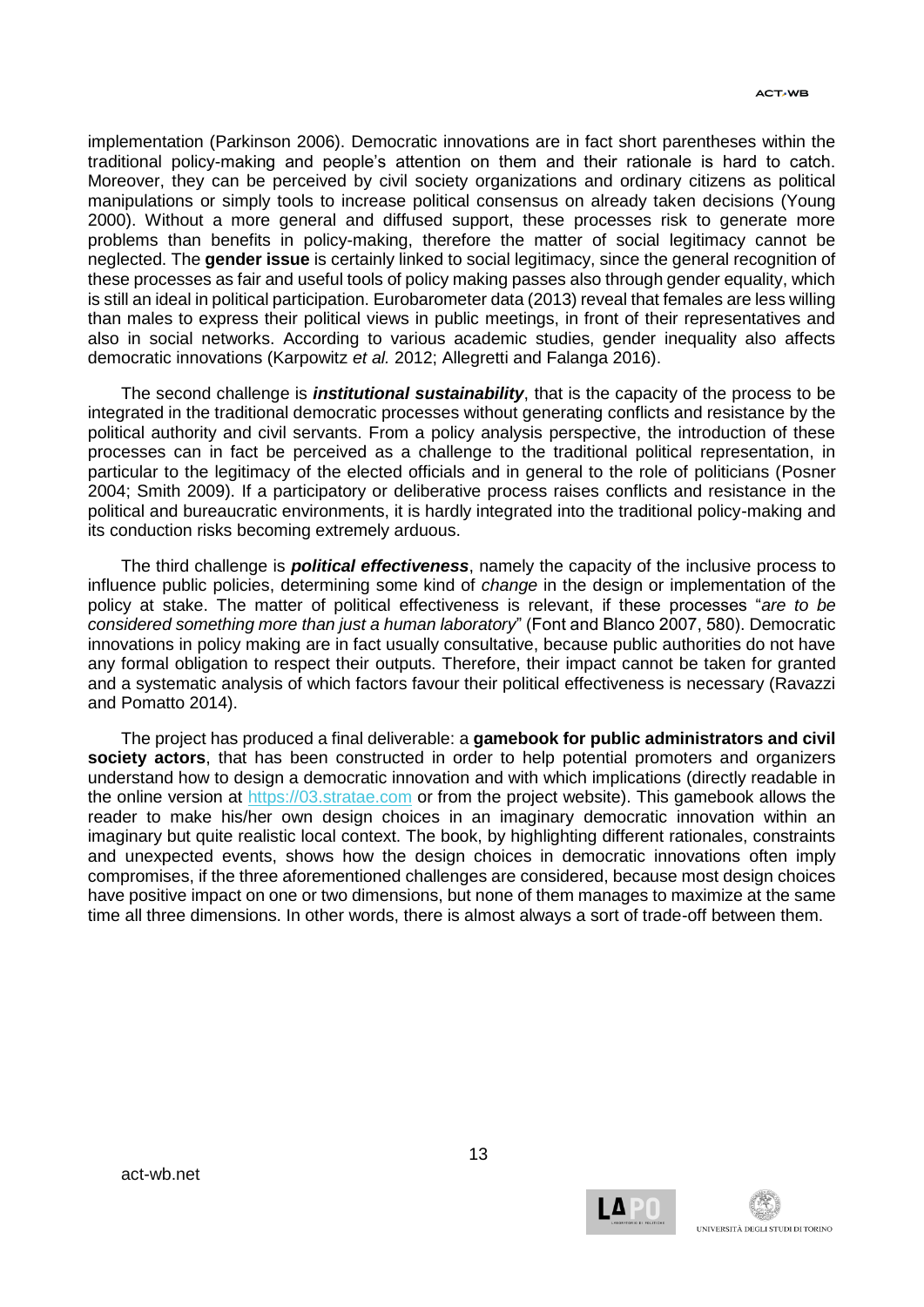# **References**

Abers, R. N. (2000), Inventing Local Democracy: Grassroots Politics in Brazil, London, Lynne Rienner.

Alarcón, P. and Font, J. (2014), «Where Are the Boundaries of Deliberation and Participation? A Transatlantic Debate», *Journal of Public Deliberation*, 10(2), <http://www.publicdeliberation.net/jpd/vol10/iss2/art11>

Allegretti G. and Falanga R. (2016), *Women in Budgeting: A Critical Assessment of Participatory Budgeting Experiences*, in Ng C. (eds), Gender Responsive and Participatory Budgeting, SpringerBriefs in Environment, Security, Development and Peace, vol. 22. Springer, Cham

Allegretti U. (2010), *Democrazia partecipativa. Esperienze e Prospettive in Italia e in Europa*, Firenze University Press, Firenze

Ariely, D. and Wertenbroch, K. (2002). Procrastination, Deadlines, and Performance: Self-Control by Precommitment, *Psychological Science*, Volume: 13 issue: 3, page(s): 219-224

Baiocchi, G., ed. (2003), Radicals in Power: The Workers Party (PT) and Experiments in Urban Democracy in Brazil, London, Zed Books.

Baiocchi, G. (2005), Militants and Citizens: The Politics of Participatory Democracy in Porto Alegre, Stanford, Stanford University Press.

Bobbio, L. (2010), «Types of deliberation», *Journal of Public Deliberation*, 6(2), <http://www.publicdeliberation.net/jpd/vol6/iss2/art1/>

Bradwell P. and Marr S. (2008), *Making the most of collaboration. An international survey of public service co-design*, Report 23, Demos, London

Brownill, S. (2009), «The Dynamics of Participation: Modes of Governance and Increasing Participation in Planning», *Urban Policy and Research*, 4, 357-375.

Busetti, S., and B. Dente. 2016. "Designing Multi-Actor Implementation: A Mechanism-Based Approach." Public Policy and Administration. [http://ppa.sagepub.com/cgi/doi/10.1177/0952076716681207.](http://ppa.sagepub.com/cgi/doi/10.1177/0952076716681207)

Came, T. and Campbell C.(2010). *The Dynamics of Top-Down Organizational Change : Donald Rumsfeld's Campaign to Transform the U.S. Defense Department*. Governance: An International Journal of Policy, Administration, and Institutions 23(3): 411–35.

CIPFA and DFID (2004), *Gender and Participatory Budgeting*, London, url:

#### <http://gender-financing.unwomen.org/en/resources/g/e/n/gender-and-participatory-budgeting>

Cuppen, E. (2012), «Diversity and Constructive Conflict in Stakeholder Dialogue: Considerations for Design and Methods», *Policy Sciences*, 45, 23-46.

Dias N. (org.) (2014), *Hope for Democracy. 25 years of participatory budgeting worldwide*, In Loco Association, São Brás de Alportel, Portugal, url:

## [http://www.in-loco.pt/upload\\_folder/edicoes/1279dd27-d1b1-40c9-ac77-c75f31f82ba2.pdf](http://www.in-loco.pt/upload_folder/edicoes/1279dd27-d1b1-40c9-ac77-c75f31f82ba2.pdf)

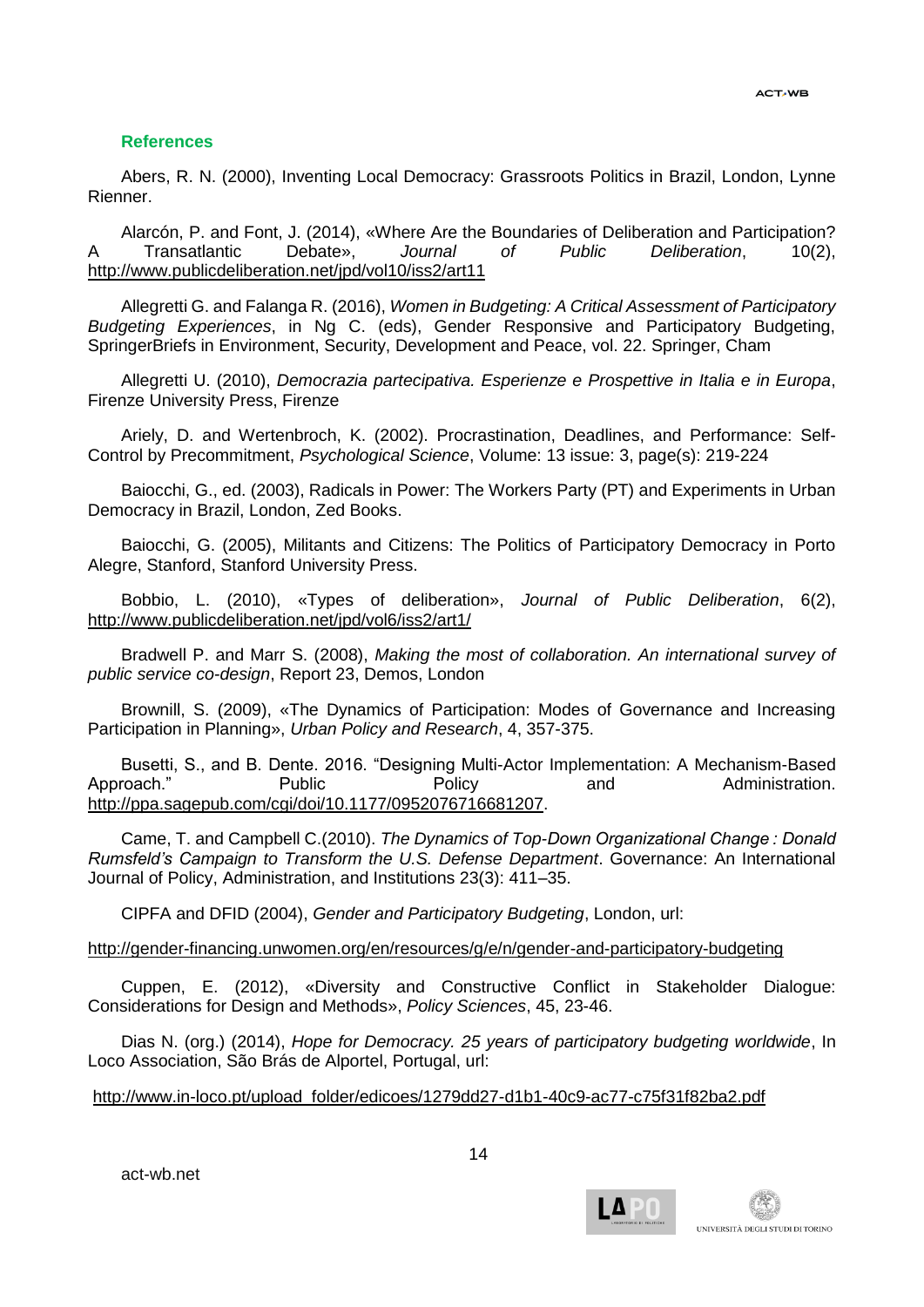Dryzek, J.S. (2010), *Foundations and Frontiers of Deliberative Governance*, Oxford, Oxford University Press.

Elster, Jon (1989). Solomonic Judgements Studies in the Limitations of Rationality. Cambridge University Press.

Eurobarometer (2013), *Europeans' engagement in participatory democracy,* Flash Eurobarometer 373, survey conducted by TNS Political & Social at the request of the European Commission, url: [http://ec.europa.eu/commfrontoffice/publicopinion/flash/fl\\_373\\_en.pdf](http://ec.europa.eu/commfrontoffice/publicopinion/flash/fl_373_en.pdf)

Font, J. and Blanco, I. (2007), «Procedural Legitimacy and Political Trust: The Case of Citizens Juries in Spain», *European Journal of Political Research*, 46, 557-89.

Font, J., Della Porta, D. and Sintomer, Y., eds. (2014), *Participatory democracy in Southern Europe. Causes, characteristics and consequences*, London and New York, Rowman & Littlefield.

Fung, A. (2003), «Recipes for public spheres: eight institutional design choices and their consequences», *The Journal of Political Philosophy*, 11(3), 338-367.

Fung, A. and Wright, E.O. (2001), Deepening Democracy: Innovations in Empowered Participatory Governance. *Politics and Society* 29, 5– 42.

Ganuza E. and Francés F. (2012), *The Deliberative Turn in Participation: The Problem of Inclusion and Deliberative Opportunities in Participatory Budgeting*, in European Political Science Review, vol. 4, n. 2, pp. 283–302

Gauthier, M. e Simard, L. (2007), *Le BAPE et l'institutionnalisation du débat public au Québec: mise en œuvre et effets*, In M. Revel, C. Blatrix, L. Blondiaux, J. M. Fourniau, B. Hériard Dubreuil, R. Lefebvre, Eds., *Le Débat public: une expérience française de démocratie participative*, Paris, La Découverte, 78-91.

Granovetter, M. (1978), *Threshold Model of Collective Behavoir*. American Journal of Sociology 83, no. 6: 1420-1444.

Holzinger, K. (2000), «Limits of co-operation: a German case of environmental mediation», *European Environment*, 10, 293-305.

Interreg Alpine Space (2016), *Democratic Innovation and Participatory Democracy in the Alpine Area*, url:<http://www.alpine-space.eu/projects/gaya/results/comparative-report-english>

Karpovitz C., Mendelberg T., Shaker L. (2012), Gender Inequality in Deliberative Participation, American Political Science Review, vol. 16, n.3, pp. 533-547

Mansbridge, J., Bohman, J., Chambers, S., Estlund, D., Føllesdal, A., Fung, A., Lafont, C., Manin, B. and Martì, L. (2010), «The Place of Self-Interest and the Role of Power in Deliberative Democracy», *The Journal of Political Philosophy*, 1, 64-100.

McNulty, S. (2012), «An Unlikely Success: Peru's Top-Down Participatory Budgeting Experience», *Journal of Public Deliberation*, 8(2), <http://www.publicdeliberation.net/jpd/vol8/iss2/art4/>

Michels, A. and De Graaf, L. (2010), «Examining Citizen Participation: Local Participatory Policymaking and Democracy», *Local Government Studies*, 36(4), 477-491.

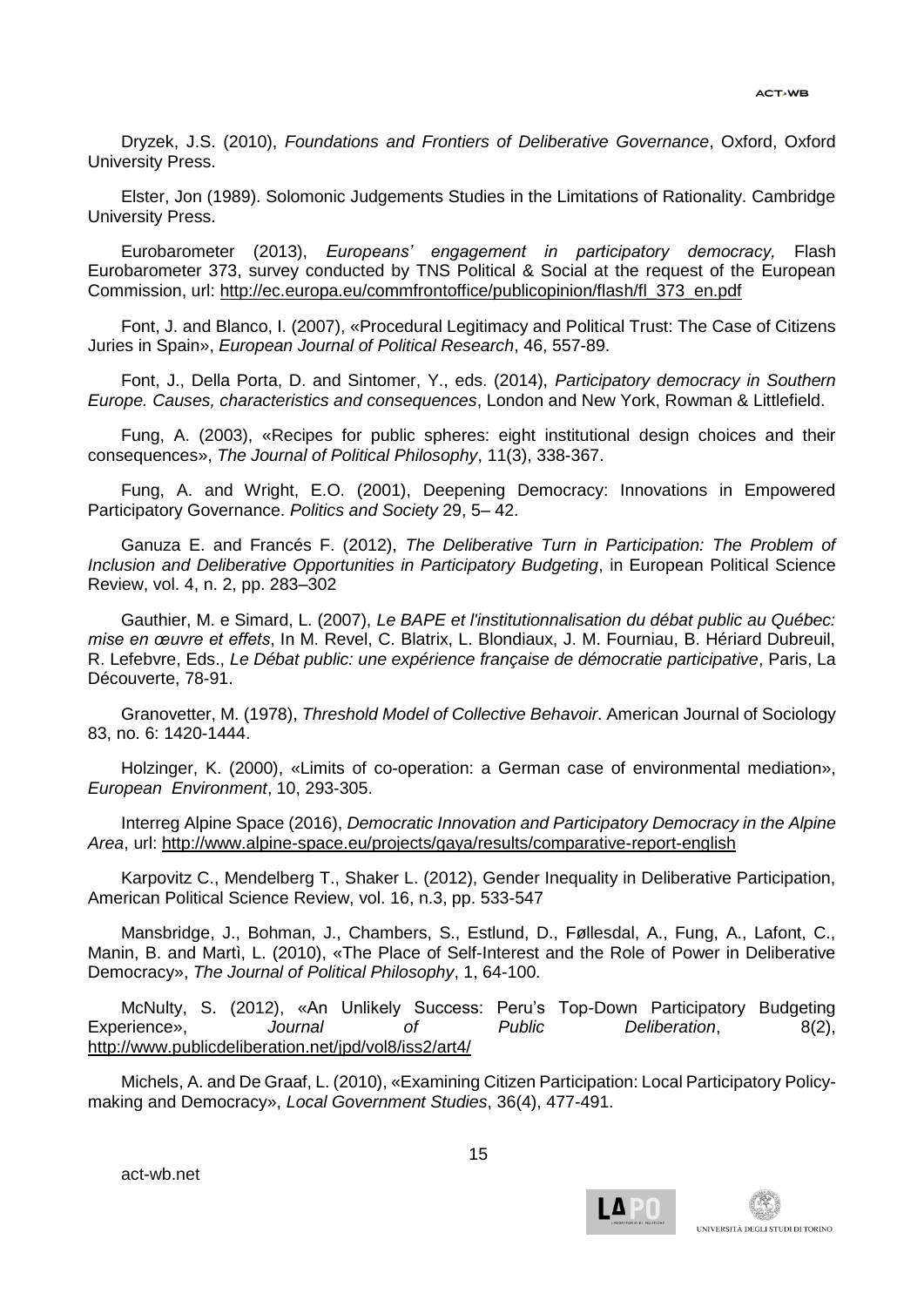Moore, A. (2012), «Following from the front: theorizing deliberative facilitation», *Critical Policy Studies*, 6(2), 146-162.

Nylen, W. R. (2003), An Enduring Legacy: Popular Participation in the Aftermath of the Participatory Budgets of Joao Monlevade and Betim, in G. Baiocchi, ed., Radicals in Power: The Workers Party (PT) and Experiments in Urban Democracy in Brazil, London, Zed Books.

Parkinson, J. (2006), Deliberating in the Real World. Problems of Legitimacy in Deliberative Democracy, Oxford, Oxford University Press.

Petrella, A. (2012), Innovazioni e conflitti nella gestione locale delle energie rinnovabili: quattro casi italiani a confronto, Stato e mercato, 95, 283-321.

Podziba, S. L. (2006), *Chelsea Story*, Milan, Mondadori.

Ravazzi, S. (2006), «L'inclusione politica: i modelli, gli esiti, le domande ancora aperte», *Rivista Italiana di Scienza Politica*, 36(2), 259-282.

Ravazzi, S. and Pomatto, G. (2014), «Flexibility, argumentation and confrontation. How deliberative minipublics can affect policies on controversial issues», *Journal of Public Deliberation*, 10(2), <http://www.publicdeliberation.net/jpd/vol10/iss2/art10/>

Reuchamps M. and Suiter J. (2016), *Constitutional deliberative democracy in Europe*, ECPR Press, Rowman and Littlefield International, London

Revel, M., et al., eds. (2007), Le Débat Public: une Expérience française de Démocratie Participative, Paris, La Decouverte.

Rosenkopf, L., and Abrahamson E. (1999). Modeling Reputational and Informational Influences in Threshold Models of Bandwagon Innovation Diffusion. Computational & Mathematical Organization Theory 5(4): 361–84. [http://dx.doi.org/10.1023/A:1009620618662.](http://dx.doi.org/10.1023/A:1009620618662)

Rubin, E.L. (2007). Beyond Camelot: Rethinking Politics and Law for the Modern State, Princeton University Press

Scharpf, Fritz Wilhelm. 1997. Games Real Actors Play : Actor-Centered Institutionalism in Policy Research. Westview Press.

Schelling, Thomas C. (1966). Arms and Influence. New Haven, CN: Yale University Press

Schneider, A., e Ingram, H. (1990), «Behavioral assumptions of policy tools», *The Journal of Politics*, *52*(2), pp. 510-529.

Smith, G., (2009), Democratic innovations. Designing institutions for citizen participation, Cambridge, Cambridge University Press.

Steiner, J., (2012), The Foundation of deliberative democracy. Empirical research and normative implications, Cambridge, Cambridge University Press.

Sintomer, Y., Herzberg, C, Roecke, A. and Allegretti, G. (2012), Transnational Models of Citizen Participation: The Case of Participatory Budgeting, Journal of Public Deliberation 8(2), article 9. https://www.publicdeliberation.net/jpd/vol8/iss2/art9/